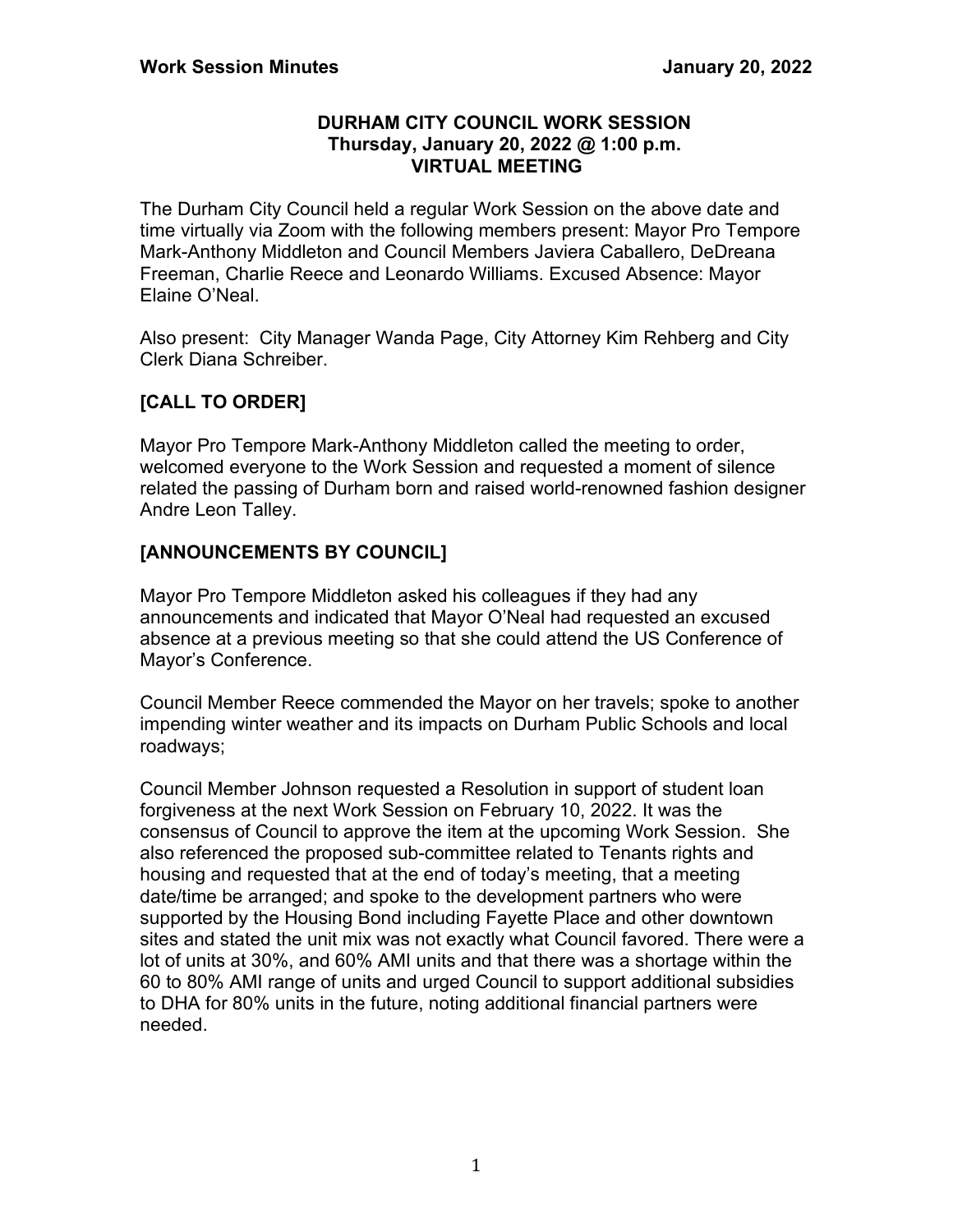Council Member Williams spoke to a ribbon cutting at Fifth Third Bank in Ward 3 and urged support for the Bank; and stated he attended the grand re-opening of Weaver Street Recreation Center and spoke to the facility's amenities.

Council Member Freeman re-iterated support for 60-80% AMI units as a critical range for Durham residents; and spoke to the Dedicated Housing Support item consisting of \$450,000 to make opportunities available to homeowners while emphasizing that ongoing tenant assistance was needed. She explained that she had sat in on a DHA meeting that highlighted DHA and voucher residents' needs and urged support for more public/private partnerships to alleviate the housing shortage.

# **[PRIORITY ITEMS OF THE CITY MANAGER, ATTORNEY AND CLERK]**

City Manager Page requested the following priority items:

Item 8) 2020 Connect & Protect: Law Enforcement Behavioral Health Responses Program Grant Project Ordinance. Attachment #1 was updated.

Item 9) Ellerbe Creek Waterbird Colony Dedicated Nature Preserve. Item was a presentation.

Item 10) Update on Community Safety Department Alternative Crisis Response Pilots. Item was a presentation.

**MOTION** by Council Member Johnson, seconded by Council Member Caballero, to accept the City Manager's Priority Items was approved at 1:23 p.m. by the following vote: Ayes: Mayor Pro Tempore Middleton and Council Members Caballero, Freeman, Johnson, Reece and Williams. Noes: None. Excused Absence: Mayor O'Neal.

City Attorney Rehberg and City Clerk Schreiber had no priority items.

# **[CONSENT AGENDA]**

Mayor Pro Tempore Middleton read the agenda items printed on the agenda and asked if Council wanted to pull any items for additional discussion.

The following items were pulled for additional discussion: Items 2, 3, 4, and 6. Items 9 and 10 were presentation items.

# **[CITIZEN'S MATTERS]**

## **SUBJECT: ANTHONY SCOTT, CEO OF DURHAM HOUSING AUTHORITY (NO ITEM NUMBER)**

Mr. Andrew Scott requested Council continue to encourage all DHA residents to apply for rental relief subsidized by the City; explained the Durham County rental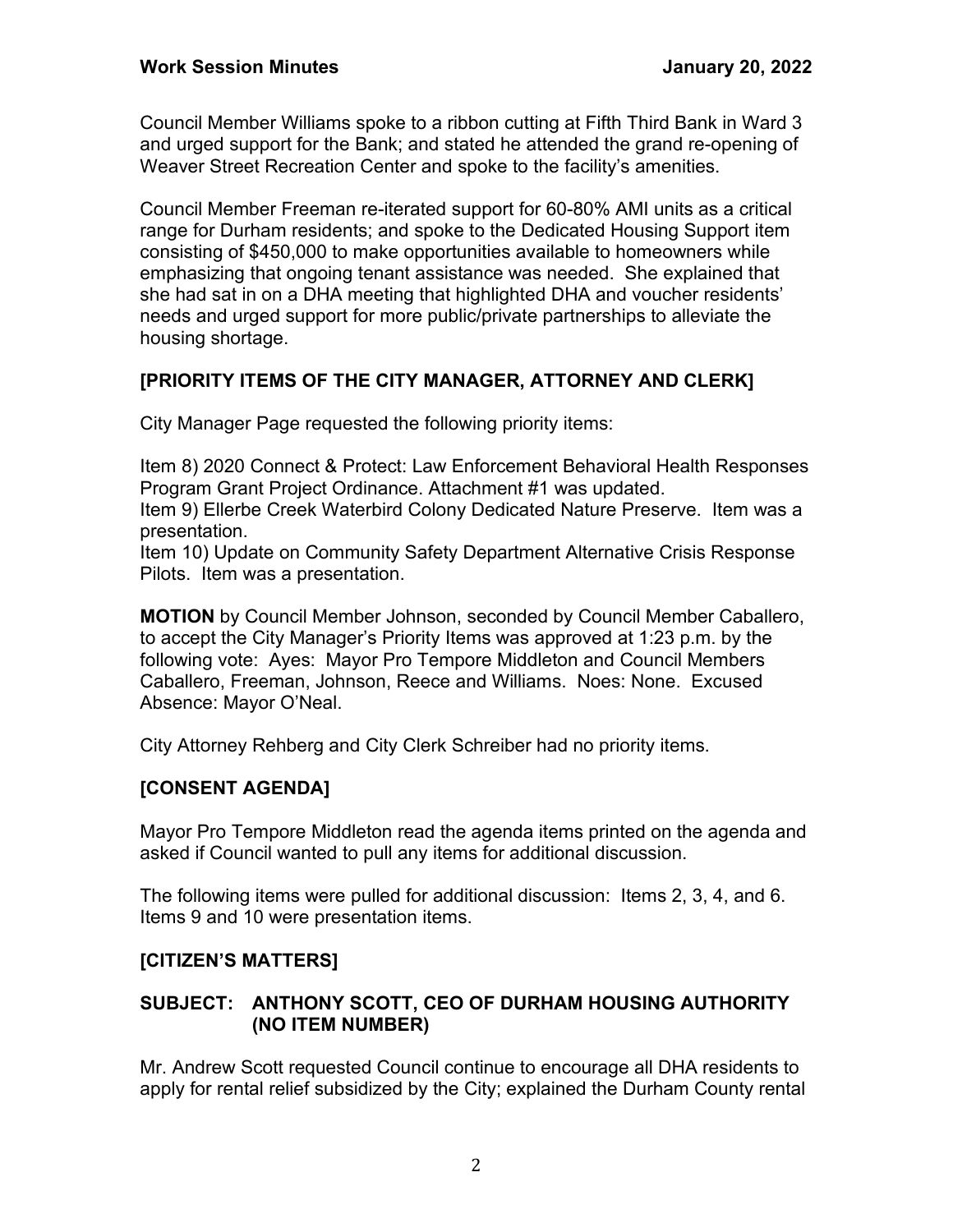assistance program; provided participation statistics and encouraged residents to apply for rental assistance by February 12, 2022, after that point in time, it was not certain if any subsidies would be available. He also encouraged DHA residents with rental issues to reach out to [DHARent@DHA-NC.org,](mailto:DHARent@DHA-NC.org) call 844-777-3277, apply at durhamrentrelief.org or call 919-521-5777.

Taking the prerogative of the Chair, Mayor Pro Tempore Middleton announced that the next item to be heard was Agenda Item #9 presentation.

### **SUBJECT: ELLERBE CREEK WATERBIRD COLONY DEDICATED NATURE PRESERVE (ITEM 9/ PR 15184)**

Misty Buchanan, Deputy Director for Natural Heritage Program, and Chris Dreps, Land Protection Director of Ellerbe Creek Watershed, gave a presentation from NC Natural Heritage Program and Ellerbe Creek Watershed Association about the adoption of the proposed Dedicated Nature Preserve (DNP) that would provide permanent conservation of 284.4 acres of city-owned property along Ellerbe Creek already designated as a State Natural Heritage Area.

A video was presented regarding the Durham Heron Rookery, a nesting site for wild birds such as the Great Blue Heron, Yellow-Crowned Night Heron and Great Egrets. Following the video, a presentation titled, '*North Carolina Natural Heritage Program Presentation to Durham City Council, Ellerbe Creek Waterbird Colony'* was shared.

The presentation included maps, objectives, details on the bird colonies, conservation values of the parcel, local government dedicated nature preserves, and timeline of the 2022 implementation.

Council appreciated the opportunity to preserve waterways and sensitive ecosystems in Durham; emphasized the importance of conservation for our children, focusing on environmental stewardship. The location would be a 10 minute bike ride from Downtown Durham. Council appreciated staff and DOST's (Durham Open Space and Trails Commission) commitment to preservation.

Council Member Caballero inquired about the role of maintenance in the proposed preserve.

Scott Whiteman, City-County Planning Department, responded that he would forward the inquiry to General Service, Water Management and Solid Waste Departments for discussion.

Council Member Williams asked about future ownership – whether by city or state.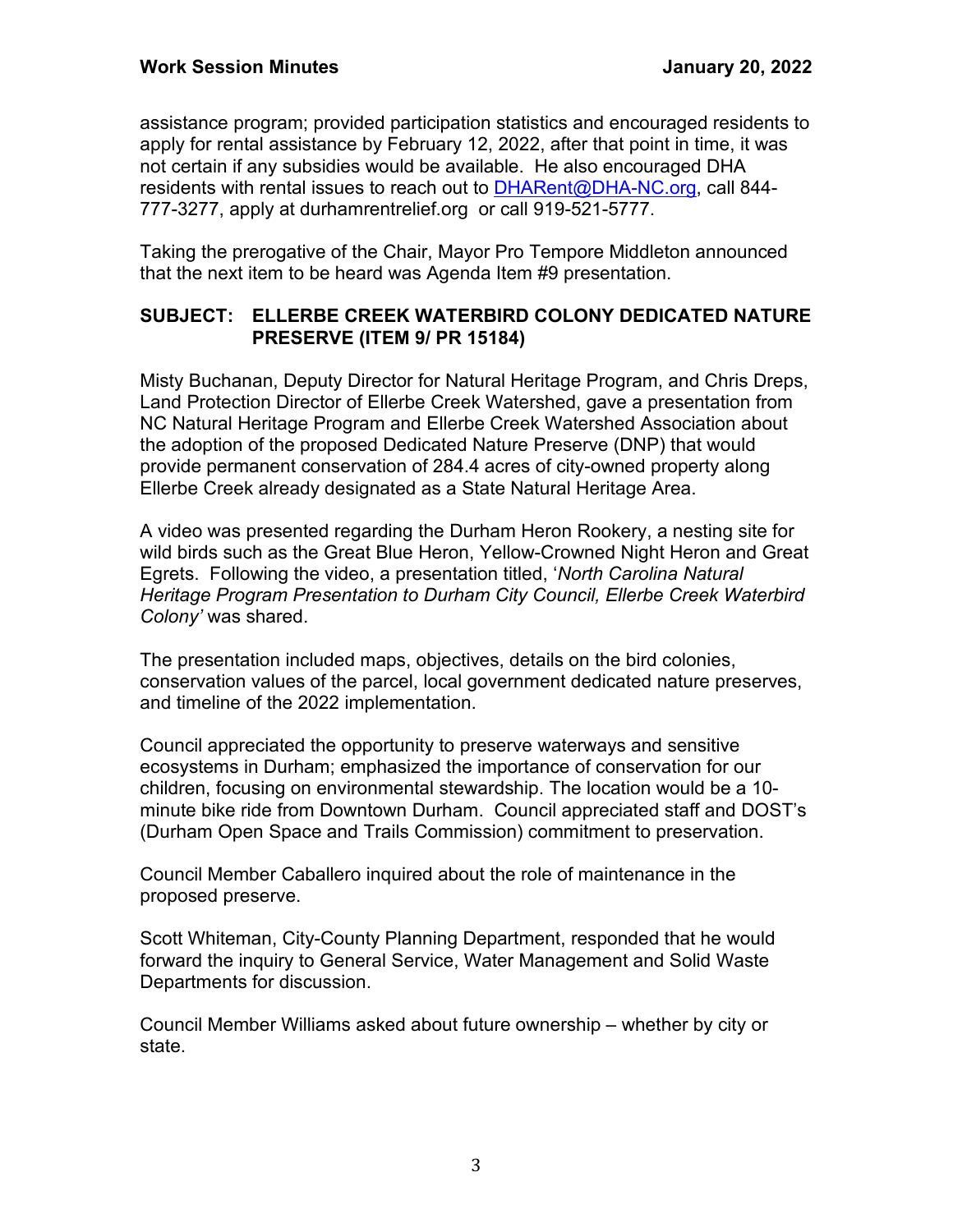Ms. Buchanan responded that the city would continue to own the preserve but development rights would be transferred to the state. Management and maintenance would fall onto the city or possibly third parties. It would be Council's decision related to the intensity of use management.

Mr. Dreps described the various levels of management, from basic signage to extensive public use programming; and suggested an *ad hoc* partnership committee be established to serve as intermediary between the entities of Water Management, Natural Heritage, Ellerbe Watershed Association, neighborhood leaders, etc.

Mr. Whiteman interjected that there would be research into the designation of the property to ensure it was the best for the parcel.

It was the consensus of Council to move forward.

City Manager Page summarized that the timeframe for the vetting phase of the designation was 4-months and would be driven by the City Manager's Office.

### **[ITEMS PULLED FROM THE AGENDA]**

#### **SUBJECT: INTERLOCAL AGREEMENT WITH DURHAM COUNTY TO SUPPORT THE COUNTY'S COMMUNITY INTERVENTION AND SUPPORT SERVICES DEPARTMENT (ITEM 2/ PR 15193)**

Mayor Pro Tempore Middleton inquired how the \$50,000 would be utilized.

Deputy City Manager for Operations Bertha Johnson responded to questions; explained how the interlocal agreement and its funding would support the work of the newly created Durham County Community Intervention and Support Services Department that housed Bull City United, My Brother's Keeper, Project Build and other initiatives agreed upon by City and County Managers. Two specific programs that would be supported by funds were *Campaign for Change Community Change Tour* (\$20,000) and *Hayti Reborn Justice Movement Program (\$10,000)*.

Mayor Pro Tempore Middleton asked if it was possible to add the names of the two programs in the Interlocal Agreement.

Deputy Manager Johnson noted that the city funds would be used for programming purposes; and according to state statute, all interlocal agreements were required to come before Council for approval.

Council Member Reece asked about the rationale for funding a County Department.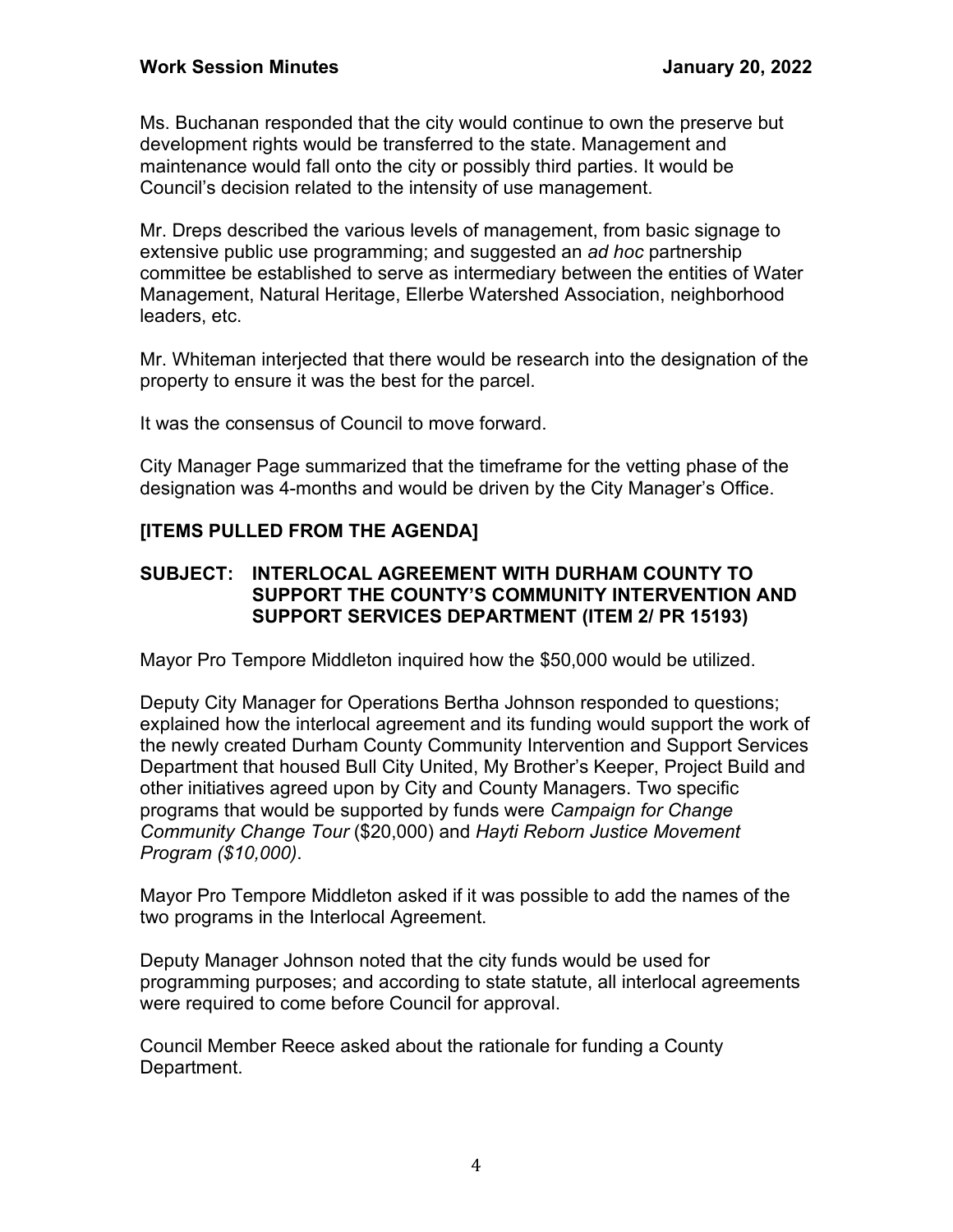Deputy City Manager Johnson explained that the proposers made presentations to both city and county,to get more impact for the money; and the oversight function would be provided by the Durham County Community Intervention and Support Services Department.

Deputy Manager Johnson described the two programs that were being funded.

Council requested details on the programs prior to Council approving the agenda item.

City Manager Page clarified the role of the City and County Managers in funding non-profits. She explained the approval process of interlocal agreements and the city and county managers have the authority and it was in their purview to execute service type agreements up to a certain dollar amount (\$50,000 per year) without coming to Council. This was the reason for Council being informed about the delay in hearing about the service agreements.

Council Member Reece preferred that the memo explain the two programs that were being funded by the City and County and would also be supported by the identified Durham County Department.

Council Member Freeman referenced Bull City United and that there was not a department for the group to be supported by until the new department had been created.

Council Member Johnson inquired if the interlocal related to Bull City United.

Bull City United was not covered by the interlocal agreement being discussed.

City Manager Page addressed the interlocal agreements executed with Durham County. There was an interlocal agreement for each BCU and Project Build that included expectations. For this agenda item, these were much smaller allocations to non-profits. Staff intended to make some flexibility in directing small proposals that the City/County Managers would decide on funding- the projects would benefit the community, the Durham County Community Intervention and Support Services Department would vet the proposals, and then the service would be performed with the Department overseeing the service. She added that the City could consider consolidating the many interlocals agreement in force between the City and the County.

Council Member Reece requested a report from the newly formed Durham County Community Intervention and Support Services Department about which programs were being funded by the Department on a joint basis.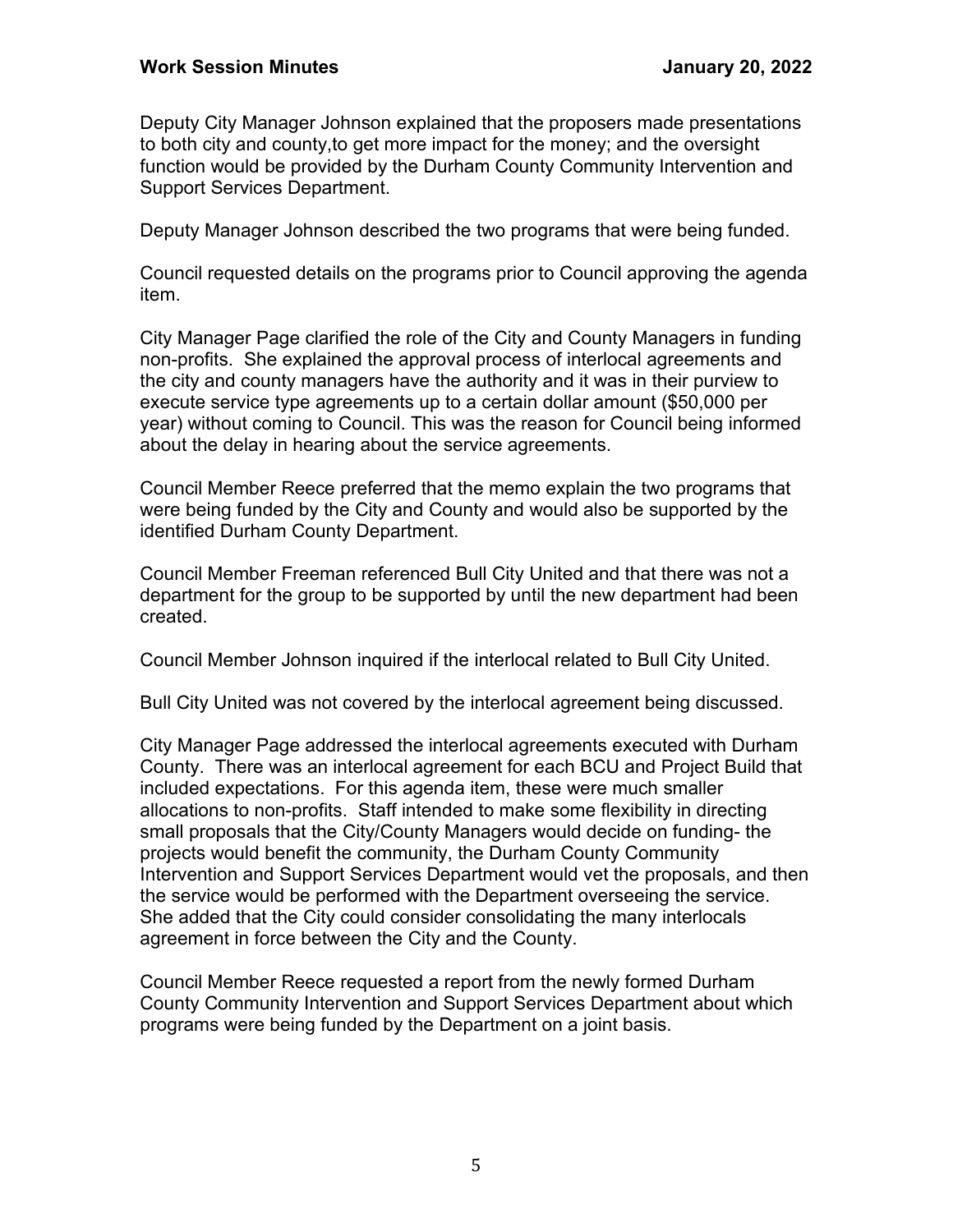Following the presentation, Mayor Pro Tempore Middleton announced that the pulled items would be addressed.

## **[ITEMS PULLED FROM THE AGENDA]**

### **SUBJECT: 2022 UNITED WAY OF THE GREATER TRIANGLE GRANT BUDGET ORDINANCE (ITEM 3/ PR 15180)**

Lara Khalil, Manager of the Office on Youth, responded to questions.

Council Member Caballero inquired about which organizations were part of the coalition who were leading the effort and was there a representative from the Walton Family Foundation present at the meeting.

Ms. Khalil responded that there were 8 members of the design team, named them and stated that there were no members of the Walton Family Foundation in attendance and that the funding from Walton had no strings attached.

Council Member Caballero addressed the Walton Family Foundation's history of funding charter schools and asked about the components that the Office on Youth would be handling.

Ms. Khalil noted that Spirit House was the lead organization in the process. There would be community engagement to understand community perspectives impacting black and latinx students. She detailed the focus areas, as documented in the memo and noted they aligned with the Youth Listening Project.

Council Member Caballero inquired of the coalition leadership, asking who were educators, former educators or had students in Durham Public Schools. Being that monies were allocated through United Way, who was the consulting firm that Walton Family Foundation was working with along with the United Way. She also inquired about which other projects were being funded by the Walton Family Foundation.

Council Member Caballero spoke to direct funding practices of the Walton Family Foundation; they used to provide direct funding to consultant groups that would come in and create destabilization within communities; now, Walton was partnering up with black and brown organizations that were intent on destabilizing local public schools.

Ms. Khalil was confident that Spirit House would engage the community and avoiding destabilization. She stated that she had full confidence in them.

Council Member Williams inquired if the funds were coming with any sort of restrictions.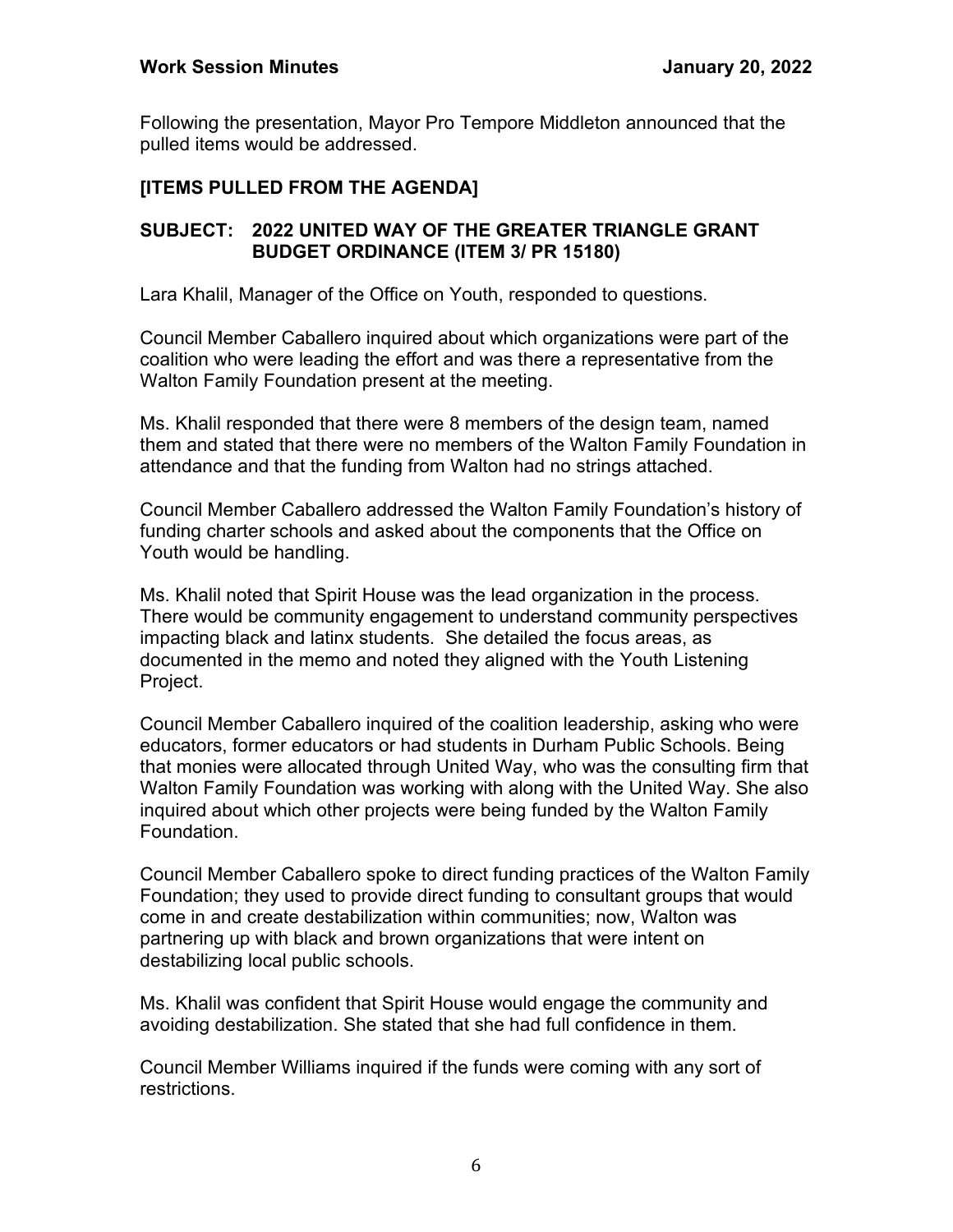Ms. Khalil responded that there were no restrictions on the funding.

Council Member Freeman appreciated Ms. Khalil's sharing the equitable blueprint to the Walton Family Foundation; urged being mindful of organizations who were pumping funding into the community; and supported the United Way and local partners in making the best decisions for the local community youth.

Council Member Johnson spoke to her knowledge of the Walton Family Foundation and its focus on school privatization, asked about the rationale of an organization with this focus giving local organizations money and urged the item be placed on General Business Agenda to allow for additional discussion.

Ms. Khalil insisted the funders were not influencing the community blueprint with no potential for agenda setting.

Attorney Rehberg confirmed that since the item was pulled, there was no consensus on the item, then the item would automatically roll onto the General Business Agenda portion of the upcoming meeting.

Mayor Pro Tempore Middleton stated the item would be added to the General Business Agenda for the February 7, 2022 Council Meeting.

### **SUBJECT: CONTRACT WITH COMMUNITY HOME TRUST INC. TO SERVE AS DOWN PAYMENT ASSISTANCE PROGRAM ADMINISTRATOR (ITEM 4/ PR 15139)**

Council Member Johnson inquired about how the funds would be distributed.

Reginald Johnson, Community Development Department Director, clarified that the \$450,000 was for administration and was not funding that went toward loans and the loan money was sourced from HOME Funds and the Dedicated Housing Fund.

Director Johnson confirmed that the Community Home Trust would use the \$450,000 to distribute the loan funds.

## **SUBJECT: MANDATORY WEEKLY COVID-19 TESTING CONTRACT AMENDMENT (ITEM 6/ PR 15192)**

Mayor Pro Tempore Middleton stated there was a speaker to the item.

Jackie Wagstaff, Durham resident, made remarks about meeting sign-ups; and asked if city employees would be paying for their testing or would taxpayers; and how were unvaccinated employees being encouraged to be vaccinated.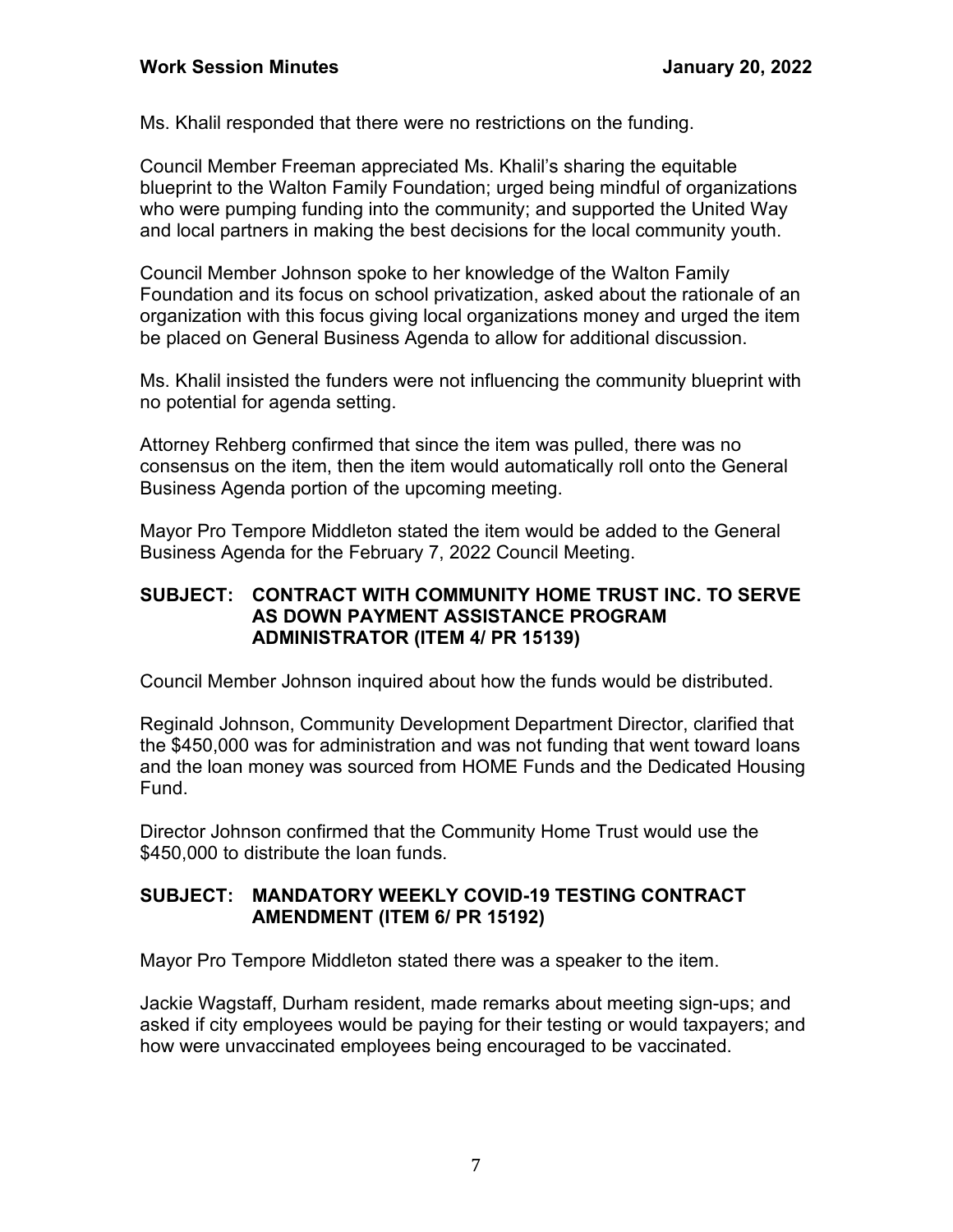Mayor Pro Tempore Middleton recognized City Manager Page on the screen for an update.

City Manager Page welcomed Drew Bullard, Interim Assistant Director in HR; stated 85.3% of employees had been vaccinated and that since mid-November there were an average 374 of 2600 employees in the city's weekly testing program. She further explained that the city was self-funded and when health insurance cards were used, the city was paying for the testing, albeit indirectly. As per the agenda item, the authority was running out as of Feb 1, 2022. The extension was an amendment to the original contract, extending testing to the end of June 2022 with downsized clinic hours.

Mayor Pro Tempore Middleton addressed public speaking protocols and rules of decorum during virtual meetings.

The break was announced from 3:24 p.m. to 3:29 p.m.

## **[PRESENTATION]**

## **SUBJECT: UPDATE ON COMMUNITY SAFETY DEPARTMENT ALTERNATIVE CRISIS RESPONSE PILOT (ITEM 10/ PR 15189)**

Ryan Smith, Director of the Department of Community Safety, and Anise Vance, Assistant Director of the Department of Community Safety, presented a PowerPoint titled, *Crisis Response Pilot Plan Updates, January 2022.*

The objective of the presentation was to update Council develop pilots that could better connect residents experiencing crisis with the right care by sending responses that best match residents' needs.

The presentation included the following:

CSD activities during first six months Pilot plans for 4 areas: Crisis Call Diversion Community Response Team (in-person, unarmed response) Co-Response (joint in-person with DPD) Care Navigators (follow-up) Anticipated timeline Outcomes & evaluation plans Staffing and service levels with current resources Pilot crisis response models from low risk to high: Crisis Call Diversion- embed clinicians in call center Community Responder Team Co-Response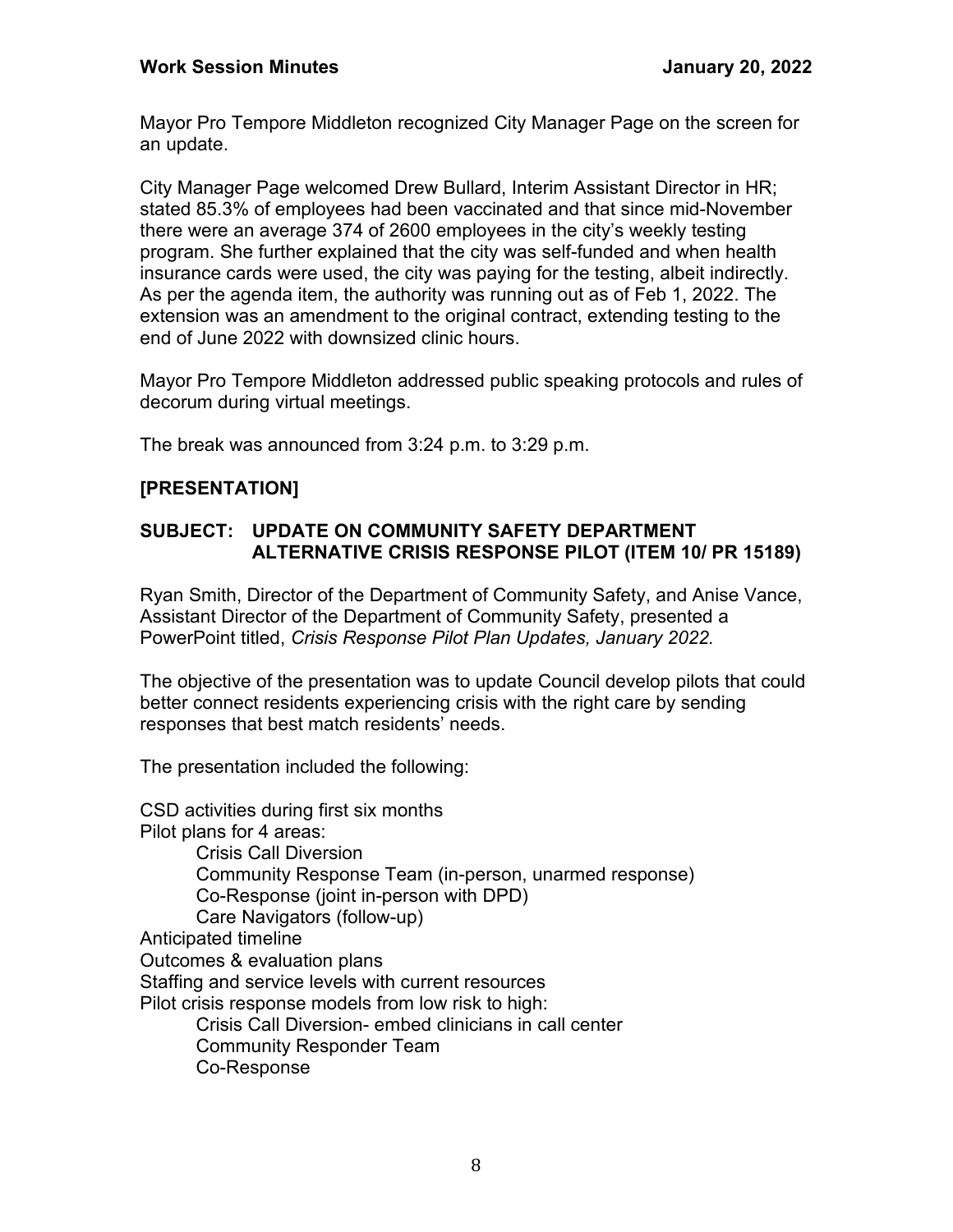**Process** Identify **Dispatch** Arrive **Deliver Transport** Follow-Up Peer City Comparisons Webpage: DurhamNC.gov/4663/department-updates

Council commended and appreciated the staff's efforts in preparing the presentation.

Mayor Pro Tempore Middleton stated there were speakers to the item.

Paul Wynkoop, Durham resident, inquired if the 15 vacancies in the Police Department would be shifted to the Department of Community Safety; and favored unarmed response.

Imade Borha, Durham resident and founder of Depressed While Black, a service that provided personal care items to psychiatric patients, appreciated the Council for pursuing alternatives to policing and favored unarmed skilled, crisis interventionists and urged shifting the frozen 15 vacant positions in the Police Department to the Community Safety Department.

Council Member Reece allowed Director Smith to respond to current head counts and the capacity to do more.

Director Smith explained his staff were working on plans for additional resources and estimated the pilots to be operational by the end of this fiscal cycle or beginning of the subsequent one.

Council Member Johnson referred to Slide 43 related to staffing and asked about placement of additional staffing of clinicians and team members.

Director Smith spoke to evening and weekend hours and the possibility of assigning team members to specific neighborhoods; and noted that the budget process would address needs for additional resources.

Council Member Johnson continued asking her line of inquiry about proposed eligible calls for Community Response Teams; and encouraged sex workers be focused into a diversion program.

Director Smith spoke to initial eligible calls  $(1<sup>st</sup> six$  months involving nonviolent mental health crisis, suicide threat, trespass, welfare check, intoxication, assist, follow-up, panhandling, indecency and verbal disturbance) and calls for future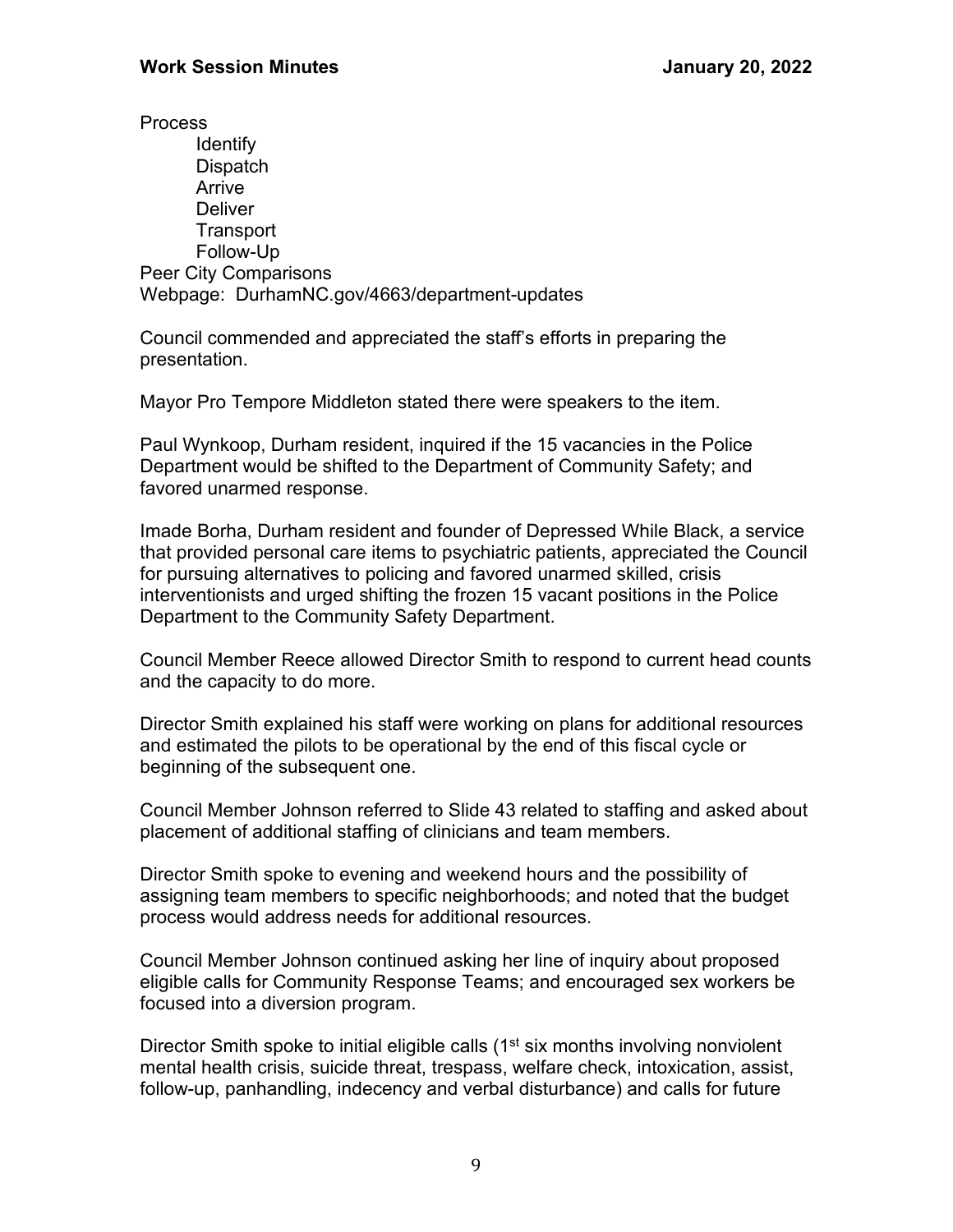consideration (disturbance, drug use, prostitution, noise complaints). He elaborated on CRT calls must not meeting the exclusion criteria consisting of person in possession of a weapon, person under influence of alcohol or drugs to extent requiring medical intervention (overdose), person at imminent risk of hurting others and high priority calls that potentially pose immediate threat to life.

Staff was investigating adding traffic duties to non-sworn staff; however, this topic would be required to be placed as an exemption on the city's Legislative Agenda, through the NC General Assembly.

Council Member Freeman requested the PowerPoint be made available to the public.

Director Smith stated that the presentation would be placed on the Community Safety Department's website and would share the .pdf with Council.

Council Member Freeman inquired about how RTI and community partners would continue to be engaged; and requested demographic information on comparative cities be included in the documents.

Mayor Pro Tempore Middleton confirmed there was a speaker to the item from the Safety and Wellness Taskforce.

Xavier Cason, Co-Chair of the Safety and Wellness Taskforce, made a statement in favor of the groundbreaking work and supported adding capacity to the Community Safety Department.

Council Member Williams inquired about the term 'vacancies' and asked for clarification of the operational timeline.

City Manager Page thanked Director Smith and Assistant Director Vance for the work they had been doing; spoke to the intensity of staff who were developing the work in an intentional way; pertaining to frozen positions, the discussion occurred in June 2021, prior to budget adoption; the positions did not have persons in the positions and were housed in the Police Department; as was standard during the operational timeline, money was spent by departments and unspent funds were reallocated to Fund Balance, being re-tooled for next year's needs.

Council Member Johnson addressed the fifteen vacant positions, moving work from the Police Department to the Community Safety Department. The question was whether to move up to 15 positions over to the Community Safety Department and urged consideration of Council to do more.

Council Member Reece proposed a direction to move forward by recommending asking Director Smith to go back to devise productive use of 15 additional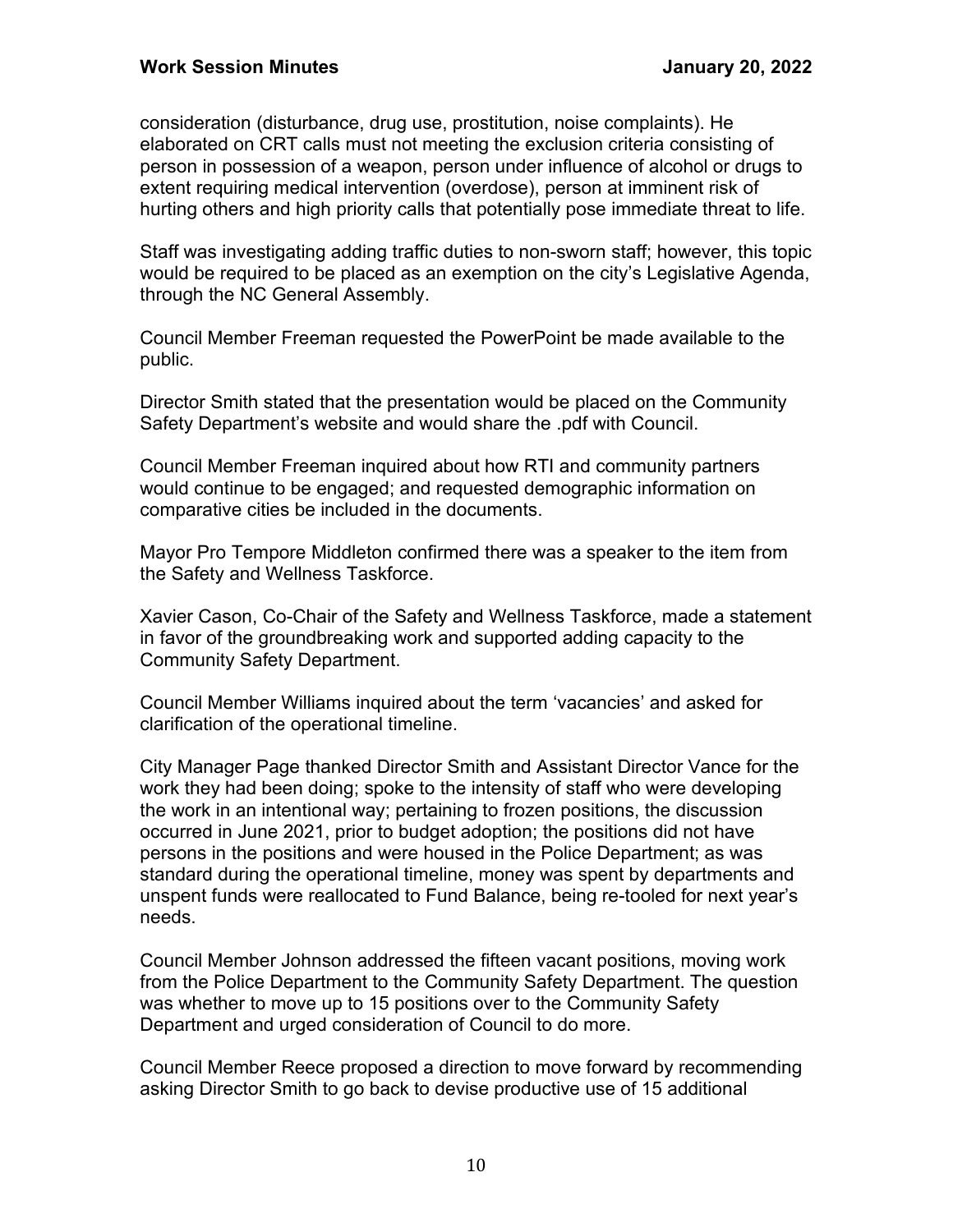positions now, versus the next fiscal year budget; included with this information would be an assessment of the Community Safety Department's internal capacity to hire and to consult with Human Resources to see what process/timeline would be. He also supported Mayor O'Neal being involved with the discussion.

Council Member Caballero appreciated the work achieved by associated stakeholders and staff; considered taking the frozen Police Department's vacancies for this purpose.

Council Member Williams asked if this was a city initiative in the Police Department or was it a joint prospect with Durham County's Sheriff's Department; and asked, for a future discussion about how to expand resources on the initiative by sharing resources between the City and County.

Mayor Pro Tempore Middleton commented that the City would never launch a department without it being fully staffed; confided that it was not known what *fully staffed* meant and that the 15 positions was a random figure; summarized that the transfer of the 15 positions was contingent on staff making the request and noted that Director Smith would make his budget request during the budget cycle.

Council Member Caballero reiterated her support for Council Member Reece' proposal; and spoke to favoring a tiered plan (low-medium-high) related to program funding and support.

Council Member Johnson supported Council Member Reece' proposal and spoke to the risk of under-resourcing the Community Safety Department; felt that Durham was behind in this transformative community work and since the resources were currently available, and would not increase the city's budget she did not want the opportunity to slip by. Having a more detailed proposal from Community Safety Department staff about where the additional resources could go, may persuade her colleagues to put additional energy behind the effort, thus ensuring success.

Council Member Johnson added that she was willing to hear back from staff with a detailed plan about where more resources could be placed.

Mayor Pro Tempore Middleton did not hear an ask from Director Smith in augmenting the pilots; and noted the discussion to add resources was contingent on hearing from staff.

Council Member Reece spoke to the background of the headcount discussion; reiterated his proposal related to asking staff to inform Council how staff would make realistic, productive use of the 15 positions; and to include Mayor O'Neal in the discussion.